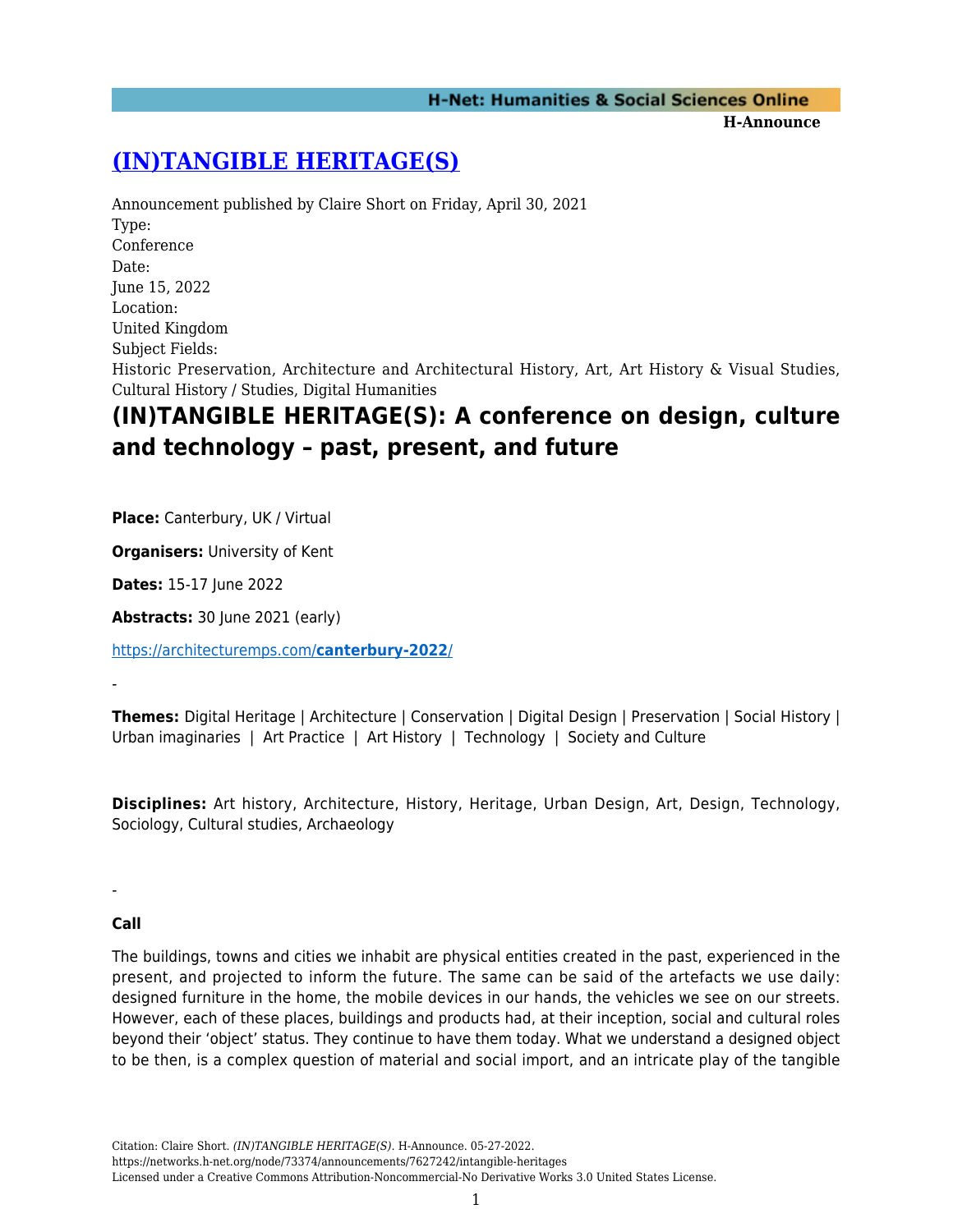### **H-Net: Humanities & Social Sciences Online H-Announce**

and intangible identities. Increasingly, it is also a question of hybrid experiences and overlaid histories. This conference address the range of issues connected to this scenario.

#### **Issues**

The complexity described above is even more pronounced in the case of digital artefacts and experiences such as computational design, VR simulations of ancient buildings, mobile apps, digital photography or virtual exhibitions. Intangible at the very moment of their inception, such designed artifacts not only blur the difference between the object and the experience, but, increasingly, the past and the present. Computer generated imagery creates 'life like' reconstructions of historic sites. Laser scanning gives archeologists glimpses of pasts erased long ago. Computational design gives designers instant recordings of their work in progress. Coupled with digital cataloguing, it gives us the instant asynchronous design archive.

Considered in this context it is not surprising that recently questions about the nature of heritage and design have opened up to redefinitions of the tangible and the intangible. What cultural impact do digital technologies today have on how we live in the 'real world'? How should digital reconstructions of monuments and buildings be interlaced in material existence? How are hybrid online and physical events and artefacts to be archived in the future? How do the designers of cities and buildings engage with 'being in the world' through the medium of a screen? Indeed, what is the future of our physical artefacts, our constructed buildings, our cultural traditions and our interpersonal engagement? What, in short, remains of the 'aura' of the material object, as it relates to social readings and virtual experience.

Picking up strands of art, architecture, design and socio-cultural debates found throughout the twentieth century (and before) this conference welcomes reconsiderations of 'heritage' as both a tangible and an intangible concept. It seeks perspectives from design, architecture, cultural theory, social history, technology and the arts. It seeks to overlay our notions of the digital, on ideas of heritage and concepts of physicality and the present.

-

**Publications:** All papers are reviewed for publication in the AMPS conference proceedings series, ISSN 2398-9467. Subject to review, selected authors will be invited to develop longer papers for books and a special issue of the academic journal Architecture MPS journal ISSN 2050-9006. The primary publisher involved is Intellect Books. Others include:

ROUTLEDGE TAYLOR & FRANCIS | UCL PRESS | INTELLECT BOOKS | LIBRI PUBLISHING | VERNON PRESS | CAMBRIDGE SCHOLARS PUBLISHING

[https://architecturemps.com/](https://architecturemps.com/canterbury-2022/)**[canterbury-2022](https://architecturemps.com/canterbury-2022/)**[/](https://architecturemps.com/canterbury-2022/)

Contact Info:

Howard Griffin / Cindee Hogan / Raj Kumar

Citation: Claire Short. *(IN)TANGIBLE HERITAGE(S)*. H-Announce. 05-27-2022. https://networks.h-net.org/node/73374/announcements/7627242/intangible-heritages Licensed under a Creative Commons Attribution-Noncommercial-No Derivative Works 3.0 United States License.